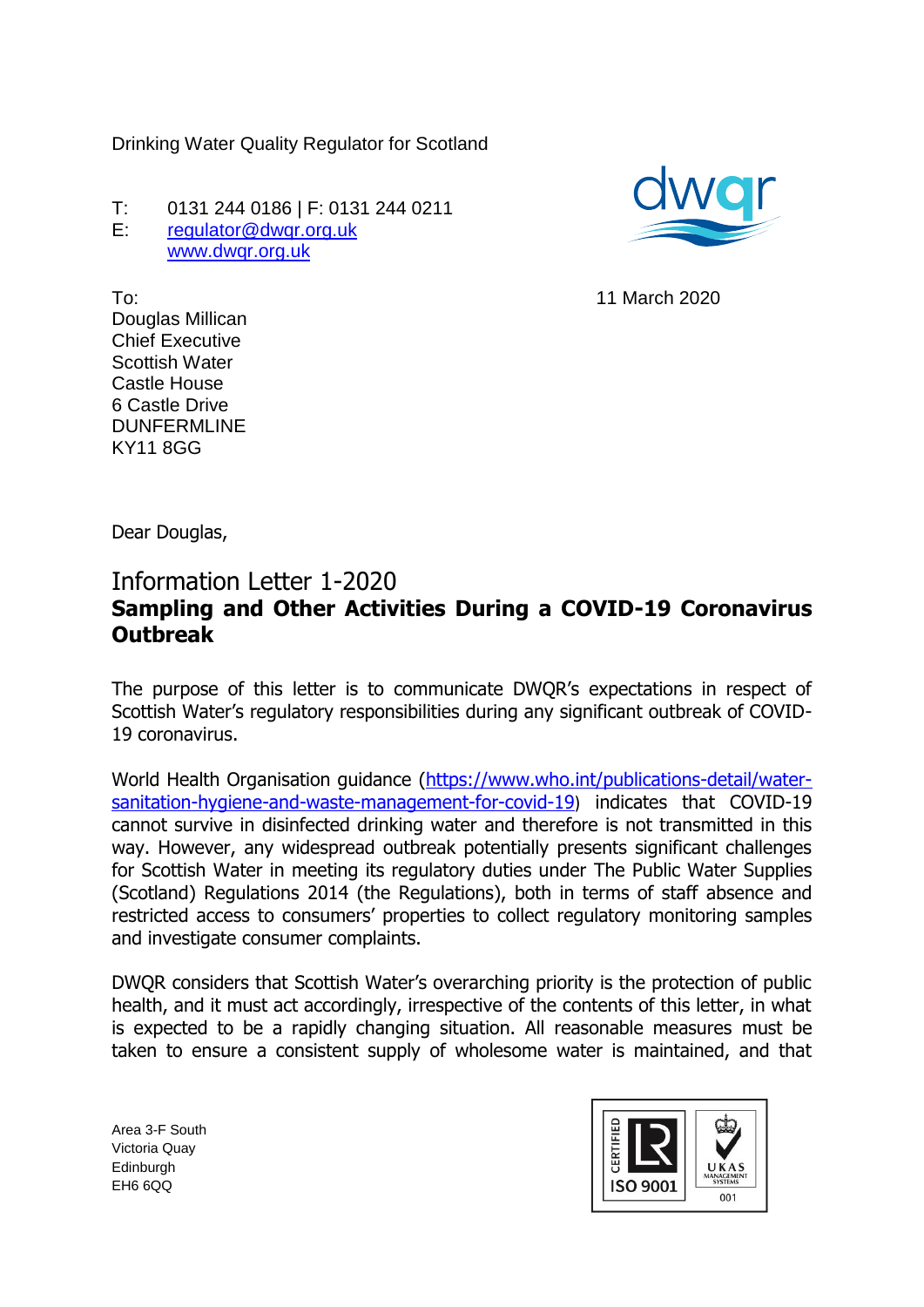wholesomeness is verified as far as possible in line with the Regulations, balancing this against the need to protect Scottish Water staff and minimise the transmission of the virus.

The DWQR recognises that during a significant outbreak of disease, the ability of Scottish Water to take the samples required by the Regulations may be compromised by a lack of available staff and the refusal of consumers to allow entry to samplers. It is also recognised that any absence of staff may place significant burdens on those staff remaining at work and that Scottish Water will have to be responsive to local circumstances. It is therefore appropriate that alternative plans are in place in advance of an outbreak to ensure the quality of supplied drinking water is verified should circumstances warrant it. Regular, ongoing contact between Scottish Water and DWQR will be required to discuss individual situations. It is possible that measures could be implemented in parts of Scotland rather than across the whole country, should this be appropriate.

## During an Outbreak

It is anticipated that there shall be a staged approached to any modification of regulatory sampling programmes in the event of a widespread outbreak of disease. This will be based on a hierarchical approach to sampling with the maintenance of representative sampling of water treatment works final waters being paramount.

**In the event of widespread outbreak of disease and/or government guidance recommending social distancing of broad sections of the community, the following measures may be introduced by Scottish Water with agreement from DWQR:**

- Cease water sampling from consumers' taps;
- Regulatory supply zone sampling to commence from storage point outlets in the relevant water supply zone, maintaining correct sampling frequencies and ensuring, as far as possible, a geographical and temporal spread of samples;
- In small water supply zones with no storage, zonal samples may be taken from the relevant treatment works final water sample points;
- Such samples will be in addition to the routine regulatory sampling required from storage points;
- Following lifting of the measures described above, the samples taken shall count for regulatory compliance assessment purposes, with the exception of plumbing metals (lead, copper and zinc), which are pertinent to consumers' taps. Annual test numbers for these parameters shall be caught up, as far as possible, within the remainder of the regulatory reporting year.

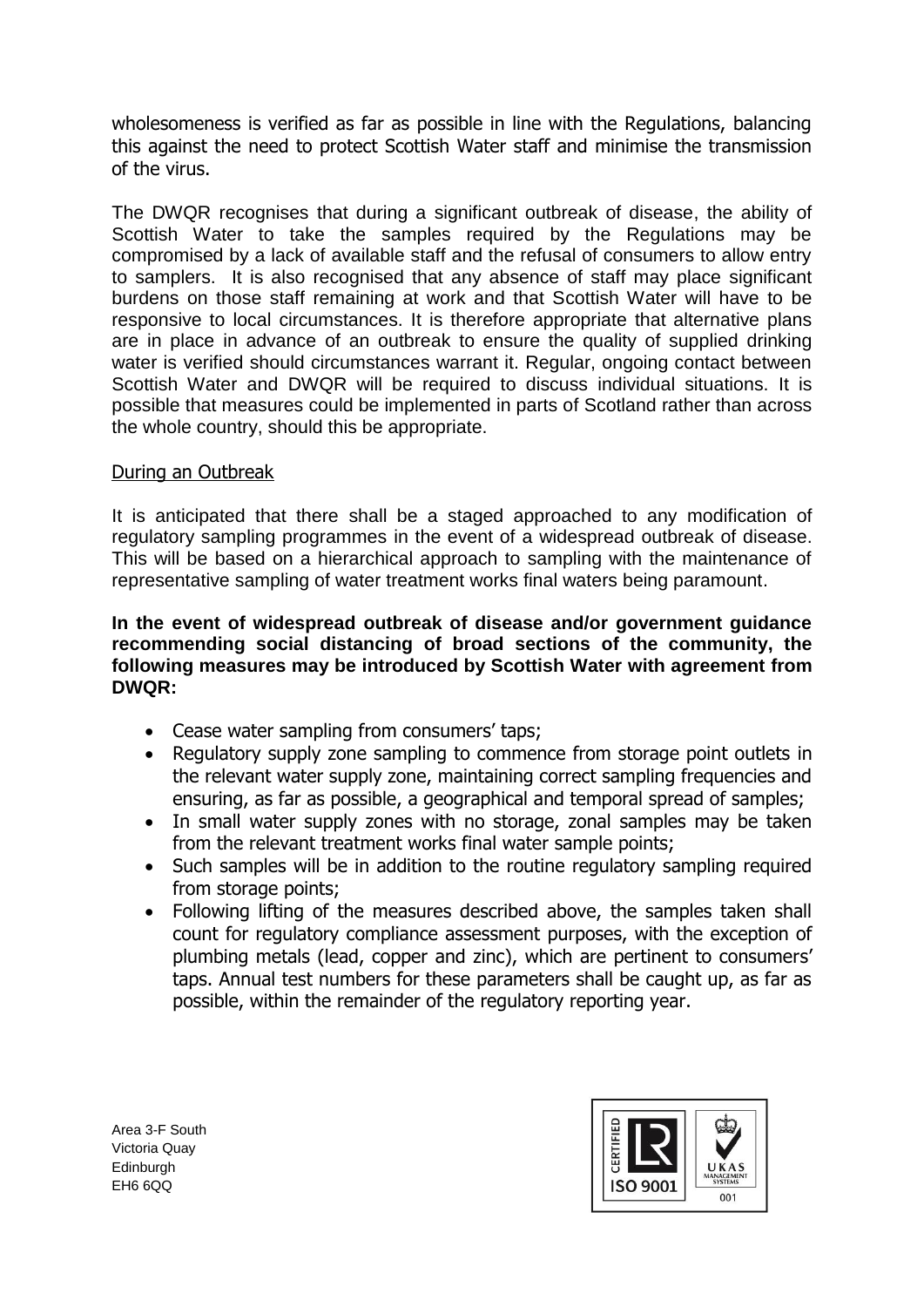**In the event that significant numbers of Scottish Water sampling, transportation or analytical staff are absent to the extent that the sampling measures described above prove unachievable:**

- Regulatory sampling for supply zones will be undertaken from water treatment works final water taps at as close to the required frequency as possible;
- This will be in addition to regulatory treatment works monitoring;
- Where the number of absent analytical staff is so great that, even if samples are collected, full analysis is not possible, testing shall be prioritised, reallocating appropriate staff if necessary;
- Priority shall be given to microbiology, Cryptosporidium and general chemistry, although capability for trace organics analysis will be vital for responding to consumer contacts and incidents;
- Where analytical staff are not trained for the specific analytical method they are performing on a temporary basis, accreditation should be removed from the reported result, although DWQR will accept the regulatory result provided an appropriate level of general competence and/or supervision is maintained;
- If courier networks are severely affected it is possible that samples may take longer to arrive at the analysing laboratory, potentially outwith stability times. Scottish Water is expected to make efforts to minimise this situation as far as possible, but where unavoidable, to make an assessment of the representative nature of the sample and the benefit or otherwise of analysing it.

Regardless of the scenarios above, it is expected that Scottish Water will continue to investigate consumer complaints and sample failures in a manner that ensures consumer and water quality interests are protected. It is acknowledged that normal procedures may need to be modified to suit specific circumstances. In some cases it may be acceptable to postpone sampling in relation to certain non-urgent enquires, such as lead, provided the consumer is given appropriate advice in the meantime.

## Recovery

Normal regulatory sampling programmes shall be resumed as soon as possible. The timing will be based on government advice, and DWQR will continue to communicate expectations and discuss issues with Scottish Water.

DWQR will acknowledge the exceptional circumstances pertaining at the time of any outbreak of COVID-19 in reporting any unavoidable sampling or analytical shortfalls in DWQR's annual report and any other public reporting.